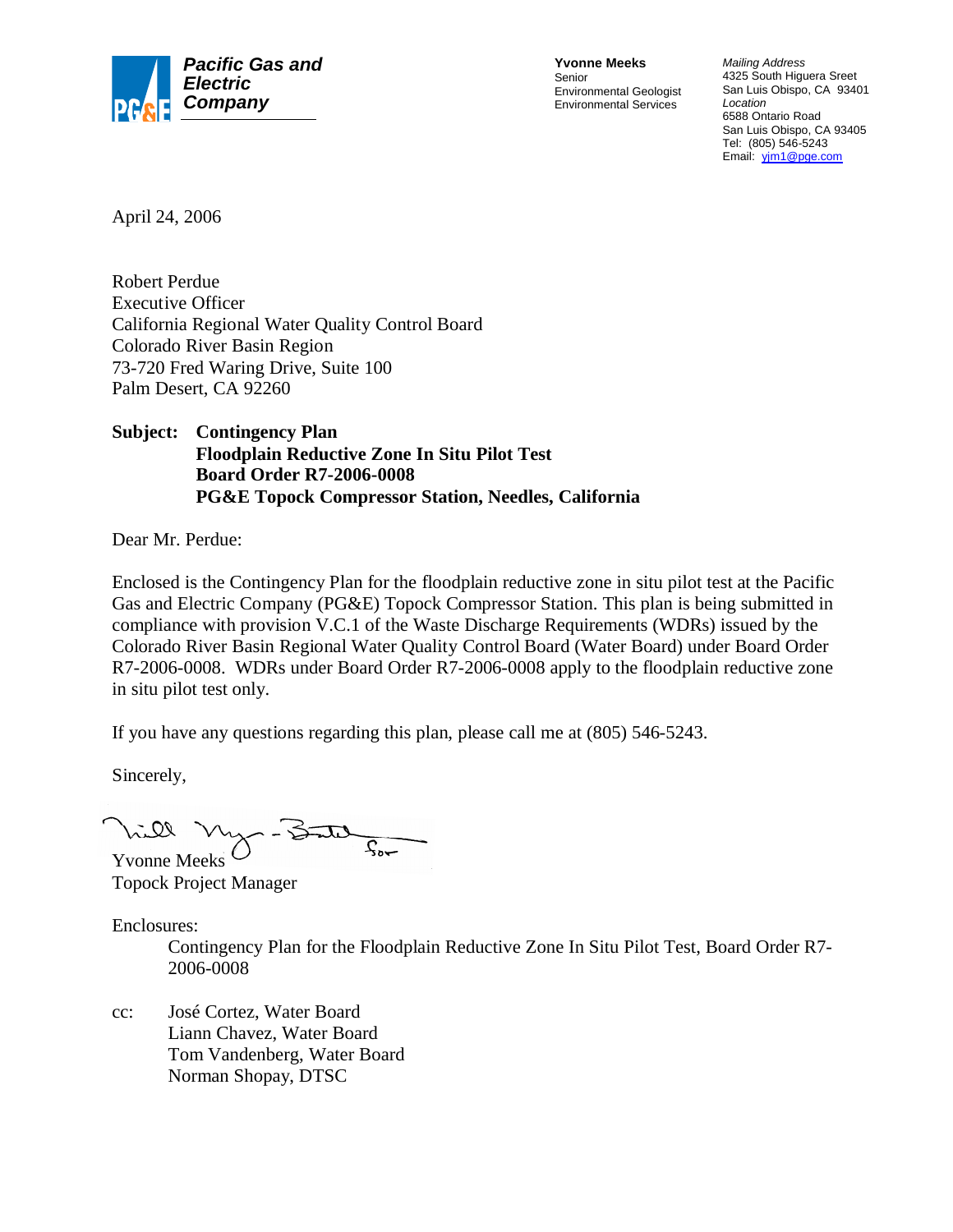

Imagine the result

### **Pacific Gas & Electric Company**

# **Contingency Plan**

Floodplain In-Situ Pilot Test Order No. R7-2006-0008 Topock Compressor Station Needles, California

24 April 2006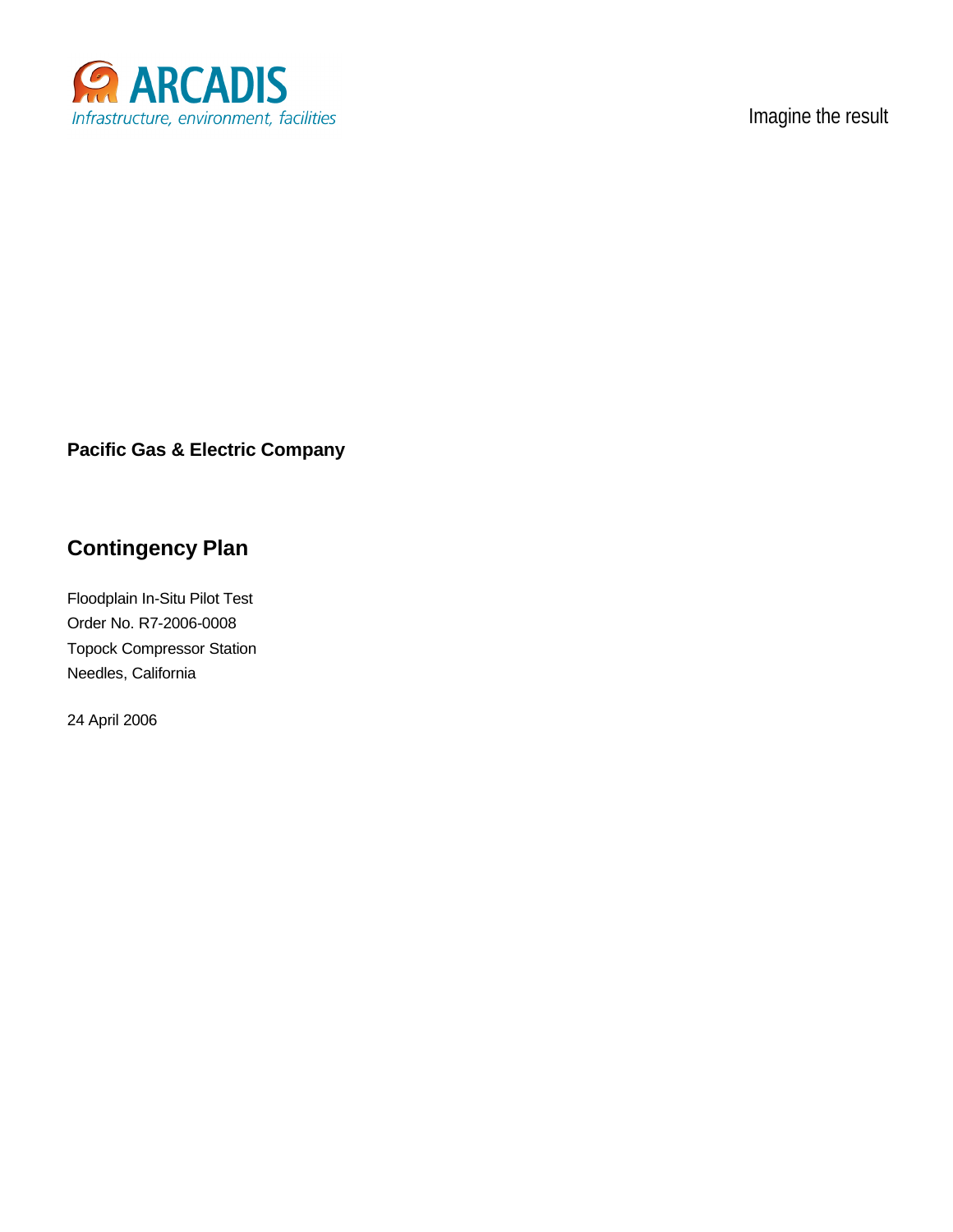Hoa Voscott, PE Senior Engineer

..<br>벌No. C 61666, ē EXP. 6/30/07  $QQ$  $\lambda$ OF CAU

Neill Morgan-Butcher, R.D. Senior Project Manager

#### **Contingency Plan**

Floodplain In-Situ Pilot Test Order No. R7-2006-0008 **Topock Compressor Station** Needles, California

Prepared for: Pacific Gas & Electric Company

Prepared by: ARCADIS G&M, Inc. 1050 Marina Way South Richmond California 94804 Tel 510 233 3200 Fax 510 233 3204

Our Ref.: RC000689.0001.00007

Date: 24 April 2006

This document is intended only for the use of the individual or entity for which it was prepared and may contain information that is privileged, confidential, and exempt from disclosure under applicable law..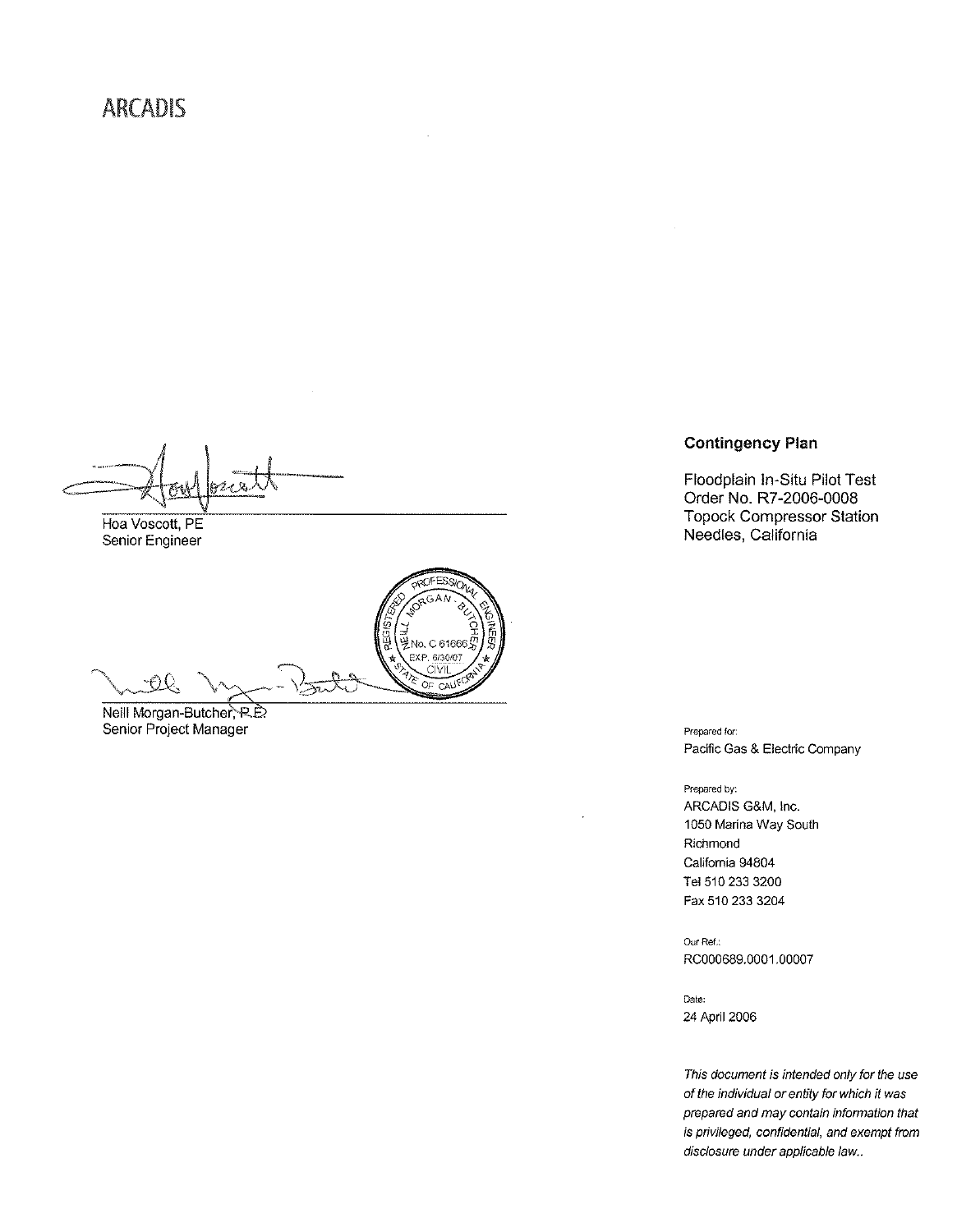# **ARCADIS**

### **Table of Contents**

| 1.            | Introduction            | 1 |  |  |
|---------------|-------------------------|---|--|--|
|               | 2. Contingency Analysis | 2 |  |  |
| <b>Tables</b> |                         |   |  |  |

1 Contingency Mode Effect Analysis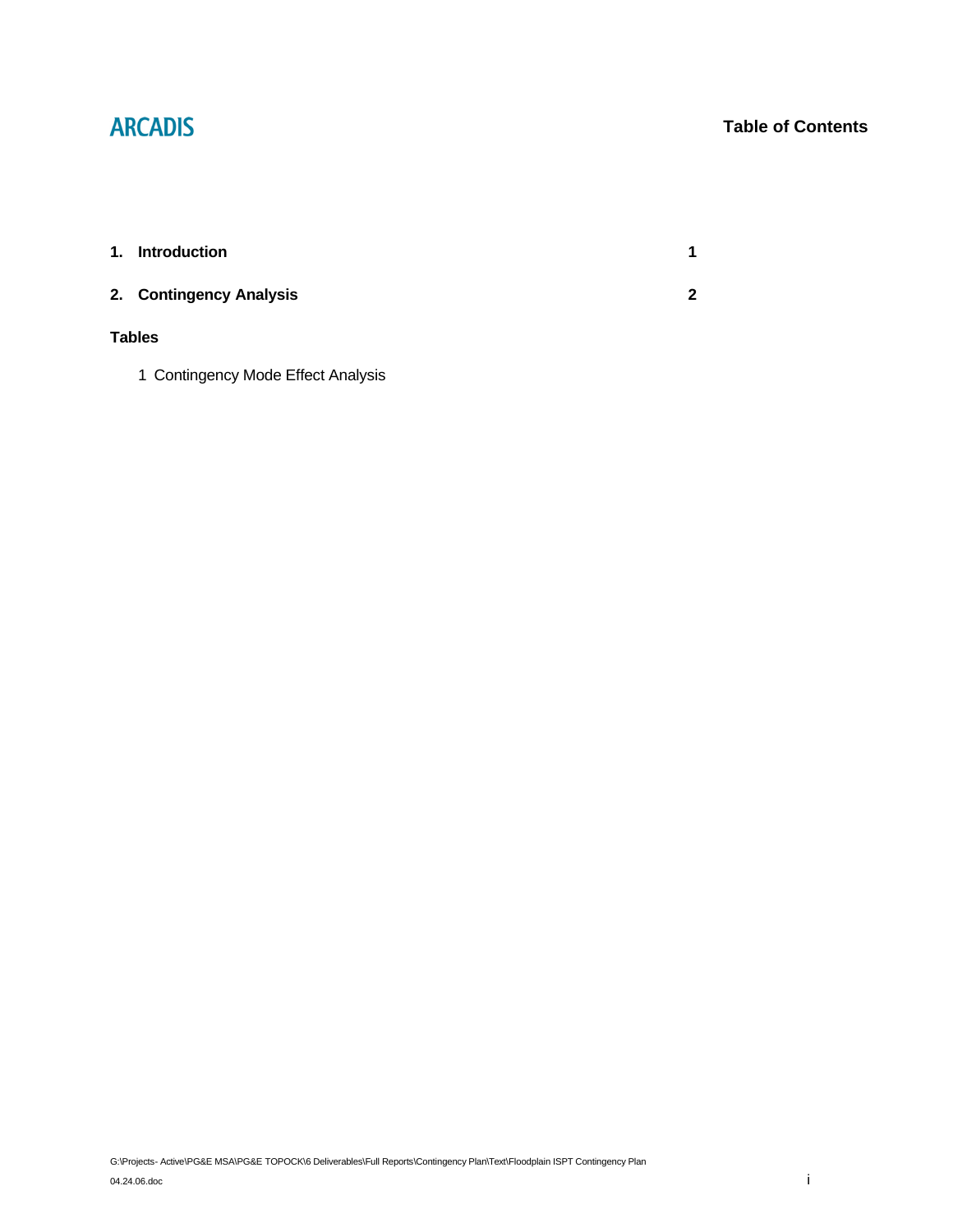## **ARCADIS**

#### **1. Introduction**

Pacific Gas and Electric (PG&E) is implementing a floodplain in-situ pilot test (ISPT) to address chromium concentrations in floodplain groundwater at the Topock Compressor Station near Needles, California. The purpose of the floodplain ISPT is to evaluate the efficacy of using a food grade reagent mixture to remove hexavalent chromium (CrVI) from groundwater to form stable, insoluble trivalent chromium.

On March 23, 2006, the California Regional Water Quality Control Board, Colorado River Basin Region (RWQCB) issued Waste Discharge Requirements (WDRs) under Order No. R7-2006-0008 (Order), which authorized PG&E to inject 6,000 gallons of blended groundwater and reagent mixture into the shallow, middle and deep depths of injection well cluster PTI-1S/M/D located in the Colorado River floodplain. Injection of the reagent mixture may occur one to four times during the ISPT period of six months. The floodplain ISPT also consists of monitoring at the injection well cluster (PTI-1S/M/D) and at six three-level well nests (wells PT-1 through PT-6).

In accordance with provision V.C.1 of the Order, PG&E is providing this contingency plan within 30 days of adoption of the Order. The contingency plan is used during the design phase to anticipate potential problems and to plan appropriate responses to mitigate them. The plan details mitigation measures for specific ISPT contingencies. This plan provides an analysis of potential causes of the contingency, the effect of the contingency, and the proposed course of corrective action. This analysis is presented in the subsequent section and Table 1.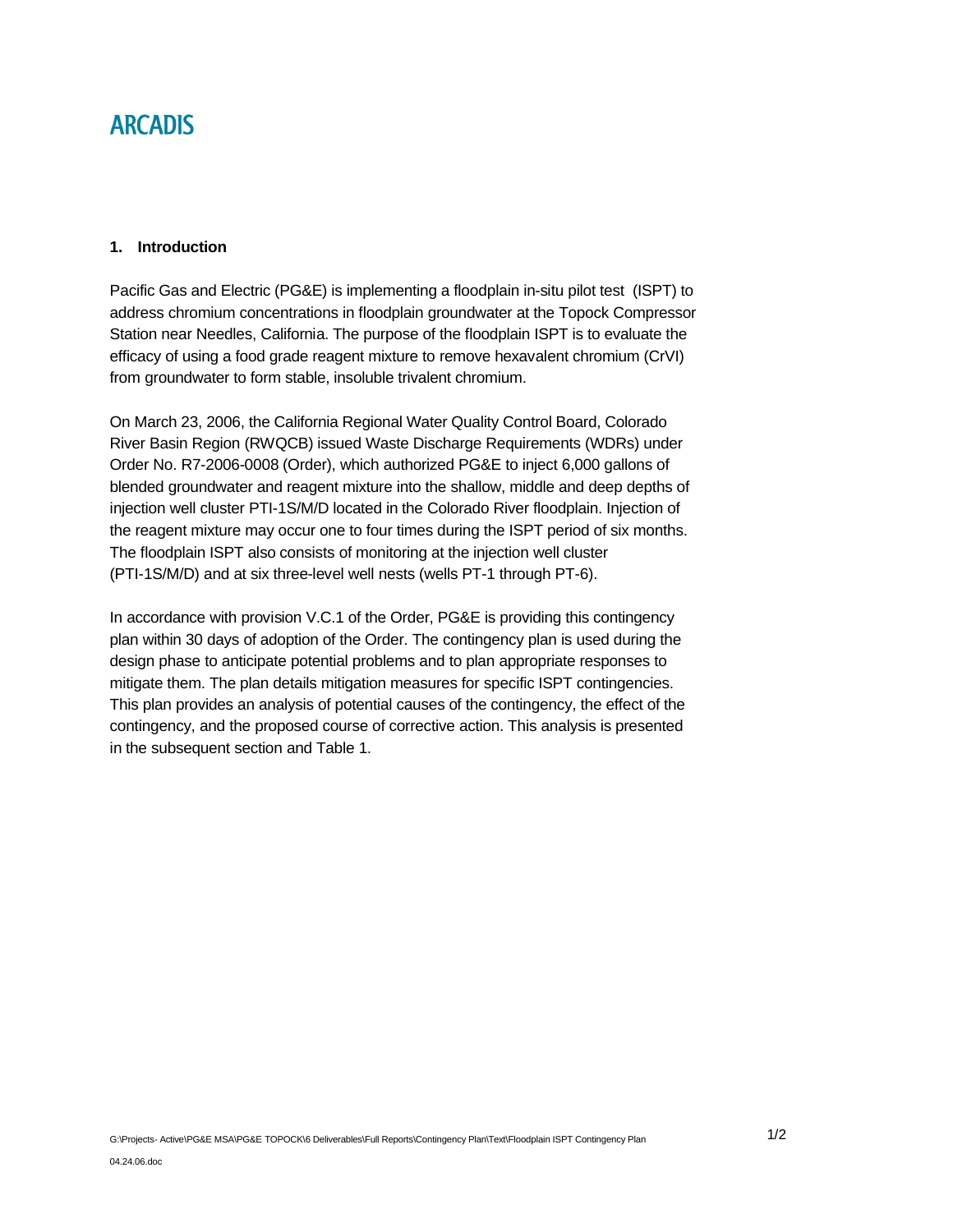# **ARCADIS**

#### **2. Contingency Analysis**

On the basis of the Order and project experience, the following potential contingencies have been identified in the floodplain ISPT contingency plan:

- Loss of hydraulic control of the injected reagents
- Well clogging
- Excessive migration of reductant or by-products
- Well damage and inundation
- Insufficient observation of tracer or reductant effects in monitoring wells

Table 1 provides a detailed discussion of these contingencies and their respective potential causes, related observable conditions, effects of the unmitigated condition, and mitigation actions. In addition, Table 1 includes maintenance activities that may be conducted in response to observation of noted conditions.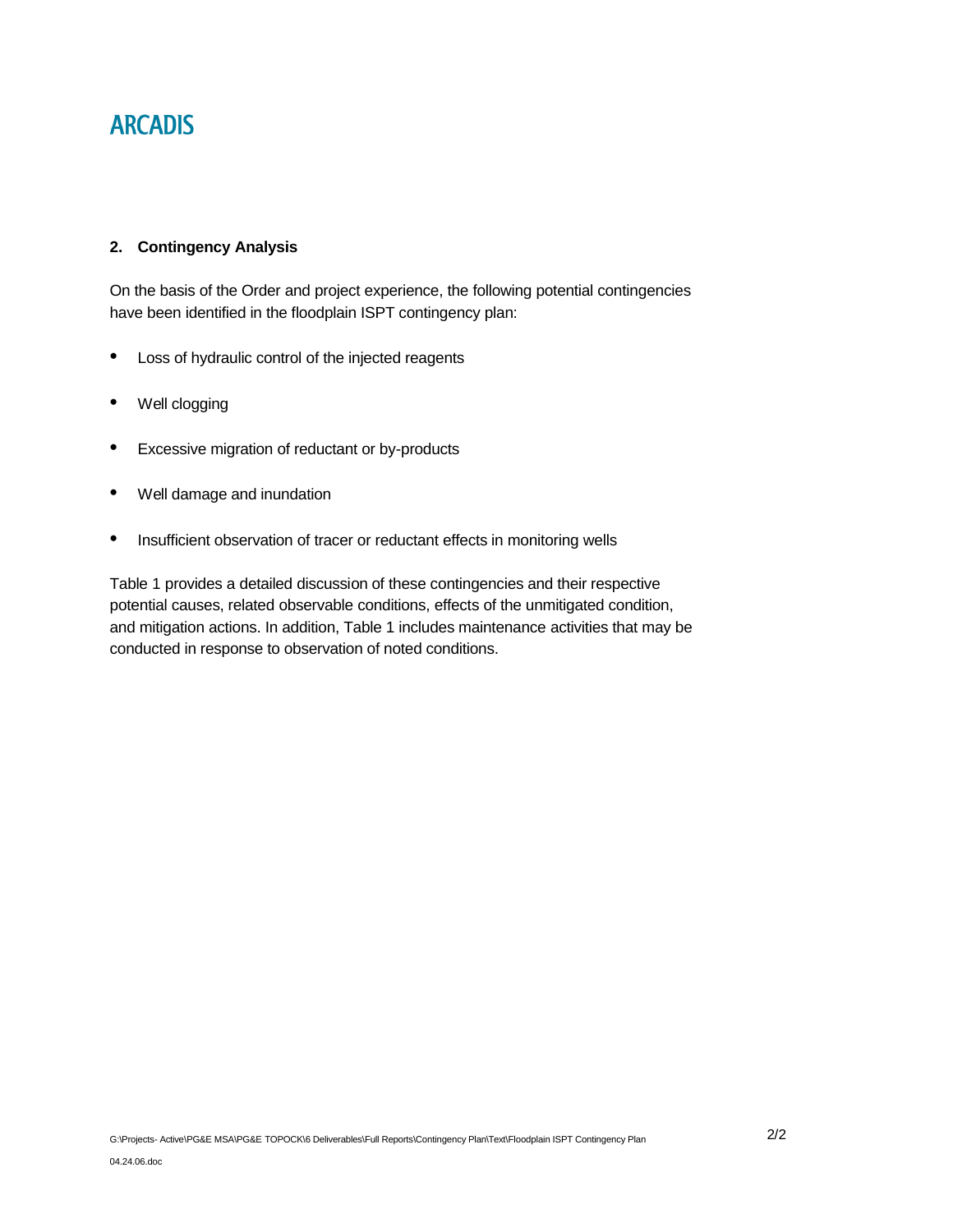### **Table 1 Contingency Mode Effect Analysis PG&E Topock Floodplain In Situ Pilot Test**

| <b>Event or Condition</b>                                             |         | <b>Potential Cause</b>                                                                                                                             |                   | <b>Observable Condition</b>                                                                                                                                                                  |      | <b>Effect of Unmitigated</b>                                                                                                                                                        |                           | <b>Potential Mitigation Actions</b>                                                                                                                                                                                                                                              |  |
|-----------------------------------------------------------------------|---------|----------------------------------------------------------------------------------------------------------------------------------------------------|-------------------|----------------------------------------------------------------------------------------------------------------------------------------------------------------------------------------------|------|-------------------------------------------------------------------------------------------------------------------------------------------------------------------------------------|---------------------------|----------------------------------------------------------------------------------------------------------------------------------------------------------------------------------------------------------------------------------------------------------------------------------|--|
|                                                                       |         |                                                                                                                                                    |                   |                                                                                                                                                                                              |      | Condition                                                                                                                                                                           |                           |                                                                                                                                                                                                                                                                                  |  |
| Loss of hydraulic<br>control in the in situ<br>pilot test (ISPT) area | S.      | Insufficient hydraulic<br>control with extraction<br>wells TW-2D and<br>$TW-3D$<br><b>Excessive extraction</b><br>from well PE-1                   | $\S$<br>ş         | Appearance of reductant<br>(measured as total<br>organic carbon [TOC]) in<br>"upgradient" monitoring<br>well PT-5<br>Gradient reversal toward<br>the Colorado River                          | $\S$ | Pilot test residuals may<br>not be captured by the<br>extraction system                                                                                                             | <sup>S</sup><br>$\S$<br>ş | Evaluate the hydraulic<br>gradients throughout the<br><b>ISPT</b> area<br>Monitor concentrations of<br>observed constituents in well<br>PT-5 for increasing trends<br>Increase extraction rates in<br>wells TW-2D and TW-3D,<br>and/or decrease extraction<br>rates in well PE-1 |  |
| Well or aquifer<br>clogging                                           | ş<br>ş  | Elevated levels of<br>reductant or residuals<br>remaining in or near<br>injection wells<br>Significantly reduced<br>well hydraulic<br>productivity | $\S$<br>$\S$<br>ş | Reduced flow rates or<br>increase pressures during<br>injection events<br>Sustained TOC or tracer<br>concentrations in<br>injection wells<br>Reduced purge flow rates<br>in monitoring wells | $\S$ | May reduce<br>effectiveness of the<br>injection wells for<br>delivery of the<br>reductant in future<br>injections, or reduce<br>usefulness of<br>monitoring wells, as<br>applicable | ş<br>ş.<br>Ş              | Clean injection or<br>monitoring well and<br>redevelop to increase<br>permeability<br>Consider future injections at<br>more diluted reductant<br>strength<br>Eliminate injection of yeast<br>extract                                                                             |  |
| Excessive migration<br>of reductant                                   | ş.<br>ş | Reductant<br>concentration may be<br>too high<br>Groundwater microbial<br>community not<br>acclimated to the<br>reductant                          | $\S$              | Excessive increase in<br>TOC concentrations in<br>downgradient well PT-2<br>or extraction wells                                                                                              | $\S$ | May affect capture or<br>lead to excessive<br>loading of reductant on<br>the Interim Measure 3<br>(IM-3) treatment plant                                                            | $\S$<br>S.                | Future injections conducted<br>with more dilute reductant<br>solution<br>Cease reductant injections                                                                                                                                                                              |  |